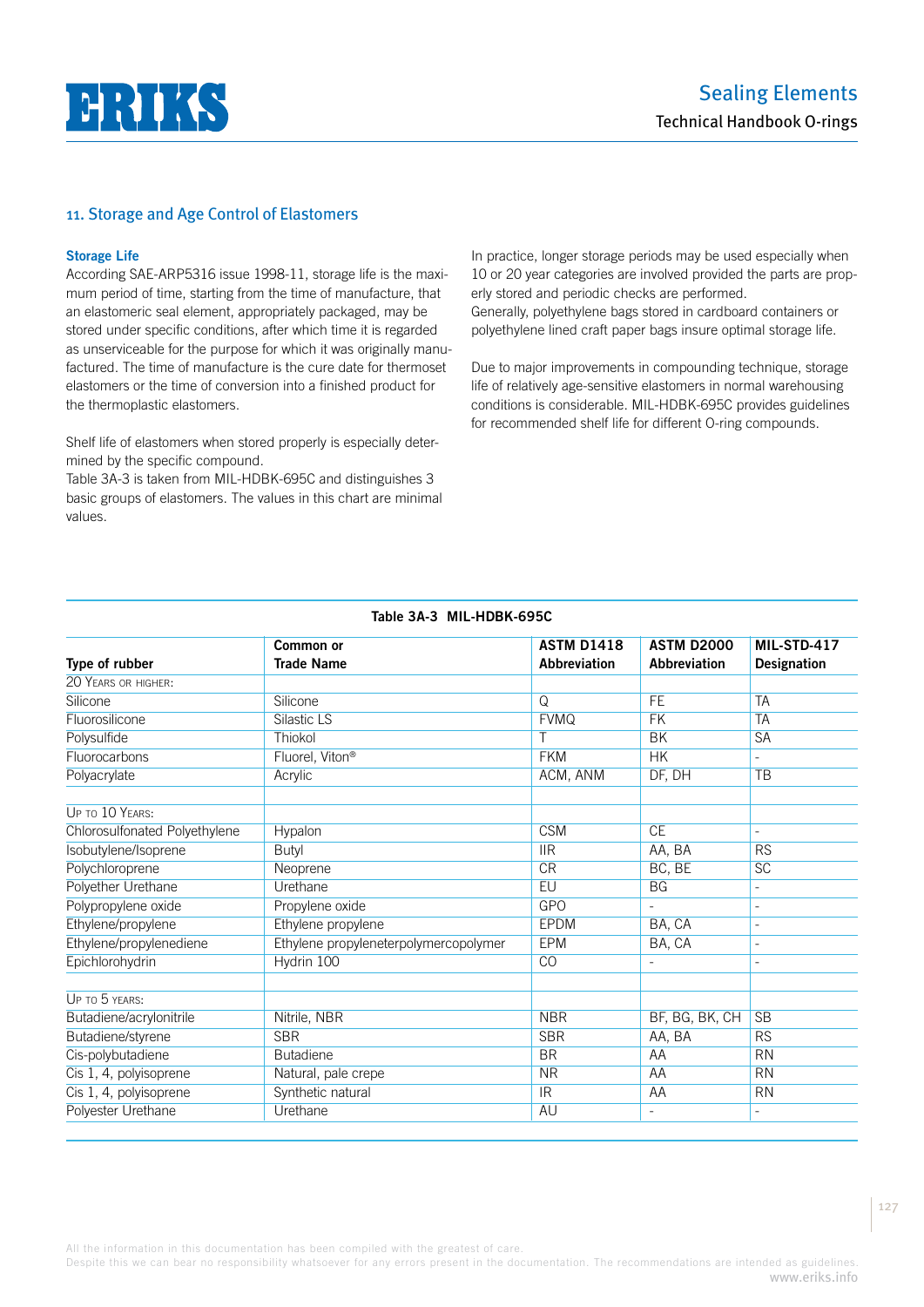# **HRIKS**

# 11. Storage and Age Control of Elastomers

Experience has demonstrated that storage conditions are much more important in determining the useful life of O-rings than is time. SAE-ARP5316 addresses the general requirements for data recording procedures, packaging, and storing of aerospace elastomeric seals:

## **1. Temperature**

The storage temperature shall be below 100°F (38°C), except when higher temperatures are caused by temporary climate changes, and articles shall be stored away from direct sources of heat such as boilers, radiators, and direct sunlight.

## **2. Humidity**

The relative humidity shall be such that given the variations of temperature in storage, condensation does not occur. If the elastomers are not stored in sealed moisture proof bags, the relative humidity of the atmosphere in storage shall be less than 75% relative humidity, or if polyurethanes are being stored, shall be less than 65% relative humidity.

## **3. Light**

Elastomeric seals shall be protected from light sources, in particular direct sunlight or intense artificial light having an ultraviolet content. The individual storage bags offer the best protection as long as they are UV resistant.

Note: It is advisable that windows of storage rooms where elastomers are stored in bulk be covered with a red or orange coating.

## **4. Radiation**

Precautions shall be taken to protect stored articles from all sources of ionizing radiation likely to cause damage to stored articles.

#### **5. Ozone**

As ozone is particularly damaging to some elastomeric seals, storage rooms shall not contain any equipment that is capable of generating ozone such as mercury vapor lamps, high voltage electrical equipment giving rise to electrical sparks or silent electrical discharges. Combustion gases and organic vapor shall be excluded from storage rooms as they may give rise to ozone via photochemical processes.

#### **6. Deformation**

Elastomeric seals shall be stored free from superimposed tensile and compressive stresses or other causes of deformation. Where articles are packaged in a strain-free condition, they shall be stored in their original packaging. O-rings of large inside diameter shall be formed into at least three superimposed loops so as to avoid creasing or twisting.

Note: It is not possible to achieve this condition by forming just two loops, three are required.

## **7. Contact with Liquid and Semi-Solid Materials**

Elastomeric seals shall not be allowed to come in contact with liquid or semi-solid materials (for example, gasoline, greases, acids, disinfectants, and cleaning fluids) or their vapors at any time during storage unless these materials are by design an integral part of the component or the manufacturer's packaging. When elastomeric seals are received coated with their operational media, they shall be stored in this condition.

#### **8. Contact with Metals**

Certain metals and their alloys (in particular, copper, manganese, and iron) are known to have deleterious effects on elastomers. Elastomeric seals shall not be stored in contact with such metals (except when bonded to them) but shall be protected by individual packaging.

#### **9. Contact with Dusting Powder**

Dusting powders shall only be used for the packaging of elastomeric items in order to prevent blocking or sticking. In such instances, the minimum quantity of powder to prevent adhesion shall be used.

#### **10. Contact between Different Elastomers**

Contact between different elastomers and elastomers of different seals shall be avoided.

## **11. Elastomeric Seals bonded to Metal Parts**

The metal part of bonded elastomeric seals shall not come in contact with the elastomeric element of another seal. The bonded seal shall be individually packaged. Any preservative used on the metal shall be such that it will not affect the elastomeric element or the bond to such an extent that the seal will not comply with the product specification.

## **12. Stock Rotation**

Elastomeric seal stock should be rotated on the FIFO (First In, First Out) principle.

All the information in this documentation has been compiled with the greatest of care.

Despite this we can bear no responsibility whatsoever for any errors present in the documentation. The recommendations are intended as guidelines. www.eriks.info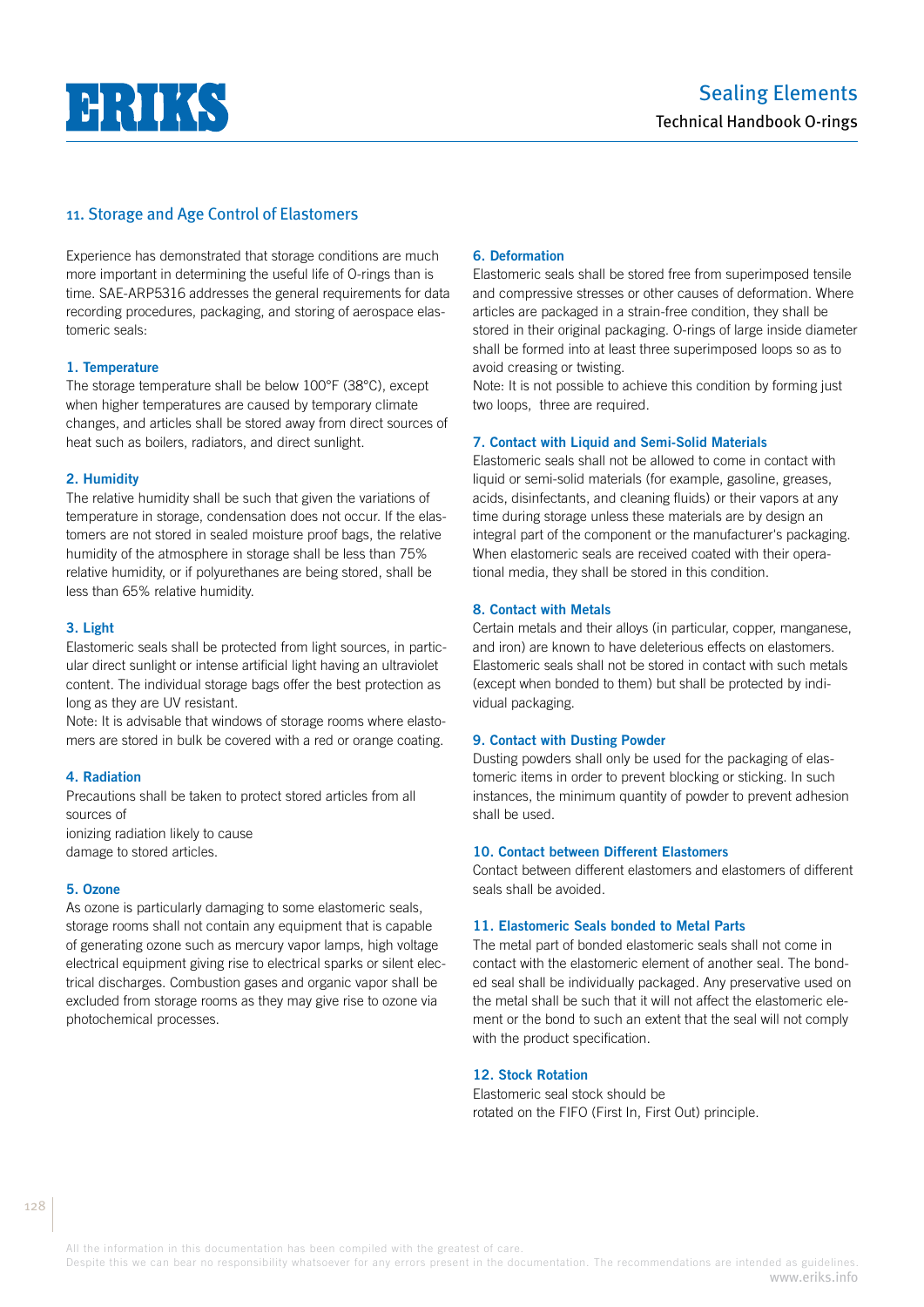# **HHIK**

# 11. Storage and Age Control of Elastomers

Further proposals for storage conditions and maximum life of elastomer parts can be found in the ISO 2230: Rubber products – Guidelines for storage. This guideline differs slightly from the one stated 2 pages before in the SAE-ARP5361 and MIL-HDBK-695C.

An appropriate packaging material should be free from substances having a degrading effect on the rubber. Heatsealable opaque materials should be used unless it is not practicable or can distort the packaged product. Suitable materials are polyethylene (PE)-coated kraft paper, aluminium foil/paper/PE laminate and opaque PE film. PVC film or any other film containing plasticizer is not recommended for direct contact with rubber. PE is suitable as a single wrapping and should be at least 0,075 mm thick. Where there is a serious risk of ingress of moisture, aluminium foil/paper/PE laminate or other similar means of protection should be used to ensure protection.

# **The storage of rubber parts, such as o-rings, should be indoors under specific conditions. The major differences from the SAE-ARP5361 guidelines are:**

- $\bullet$  temperature below 25°C, away from direct sources of heat
- be patient at temperatures below 15°C due to risk of distortion due to handling of possible stiffened products – before products are placed in service, they should have been heated to 30°C
- relative humidity in storage should be less than 70%, for polyurethanes less than 65%

The ISO 2230 standard splits the maximum storage time into an initial storage period and an extended storage period which may be applied after representative samples of the stored products were inspected. Inspection should be in accordance with the relevant production specification. A visual inspection should not show permanent distortions (like creases or flats), mechanical damage (cuts, tears, abraded areas), surface cracking when viewed under a magnification of 10X or changes in surface condition such as hardening, softening or tackiness. Testing can show if the relevant performance characteristics are within the acceptable limits.

If the storage temperature is over or under 25°C the storage life will be influenced. Storage at a 10°C higher temperature will reduce the storage time by about 50% and storage at a 10°C lower temperature will increase storage time by about 100%!

# **In general ERIKS recommends the following storage parameters:**

- Ambient temperature (preferably not higher than 25°C (77°F)
- Dry environment and exclusion of contamination
- Protect against direct sunlight
- Protect against radiation
- Protect against artificial light or other light sources containing UV-radiation
- Protect from ozone generating electrical devices
- Store parts without tension (never hang O-rings)

All the information in this documentation has been compiled with the greatest of care.

Despite this we can bear no responsibility whatsoever for any errors present in the documentation. The recommendations are intended as guidelines. www.eriks.info